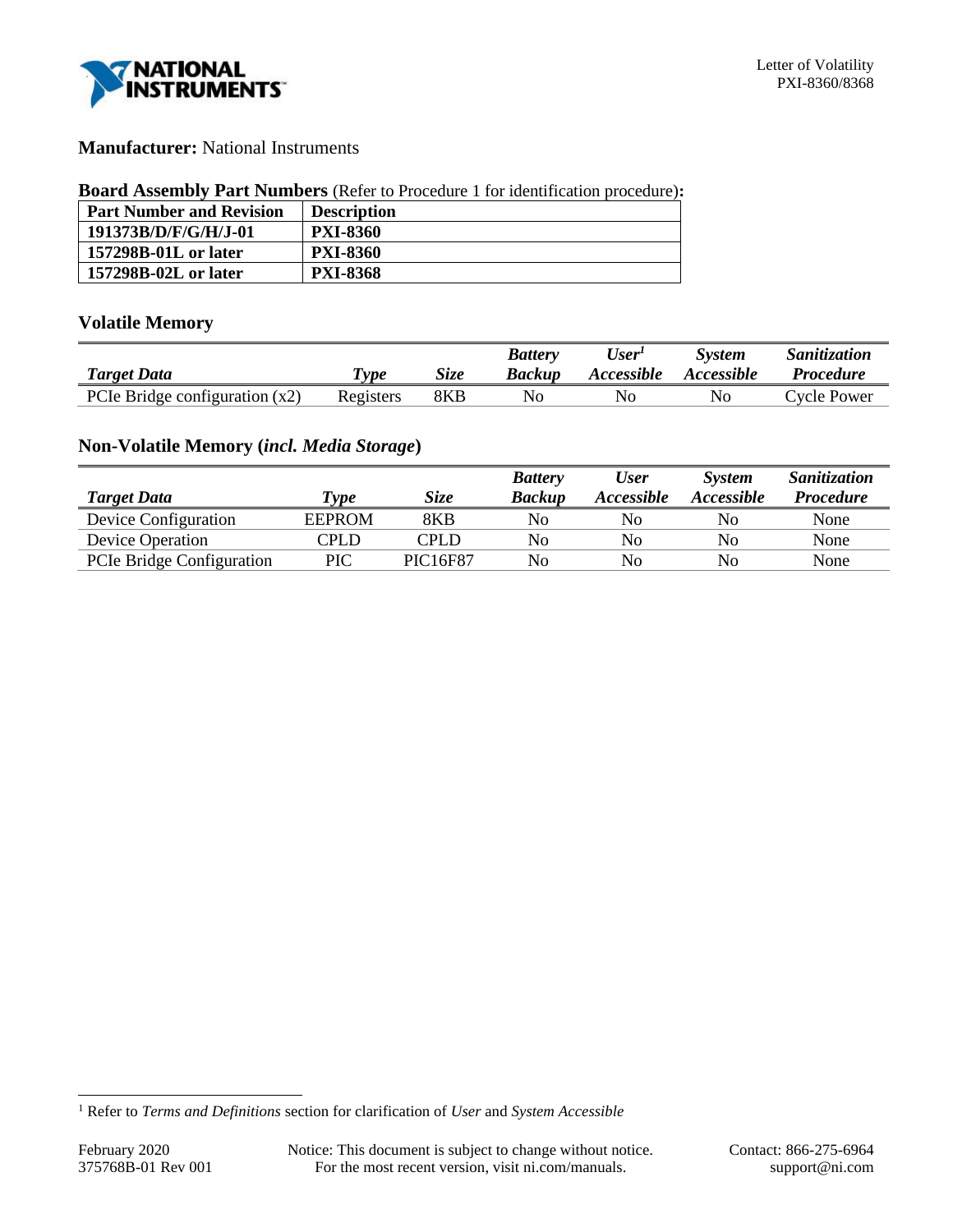

# **Procedures**

#### **Procedure 1 – Board Assembly Part Number identification:**

To determine the Board Assembly Part Number and Revision, refer to the label applied to the surface of your product. The Assembly Part Number should be formatted as "P/N: 191373a-01" or "P/N: 157298a-01L" for the PXI-8360 and "P/N: 157298a-02L" for the PXI-8368, where "a" is the letter revision of the assembly (e.g. A, B, C…).